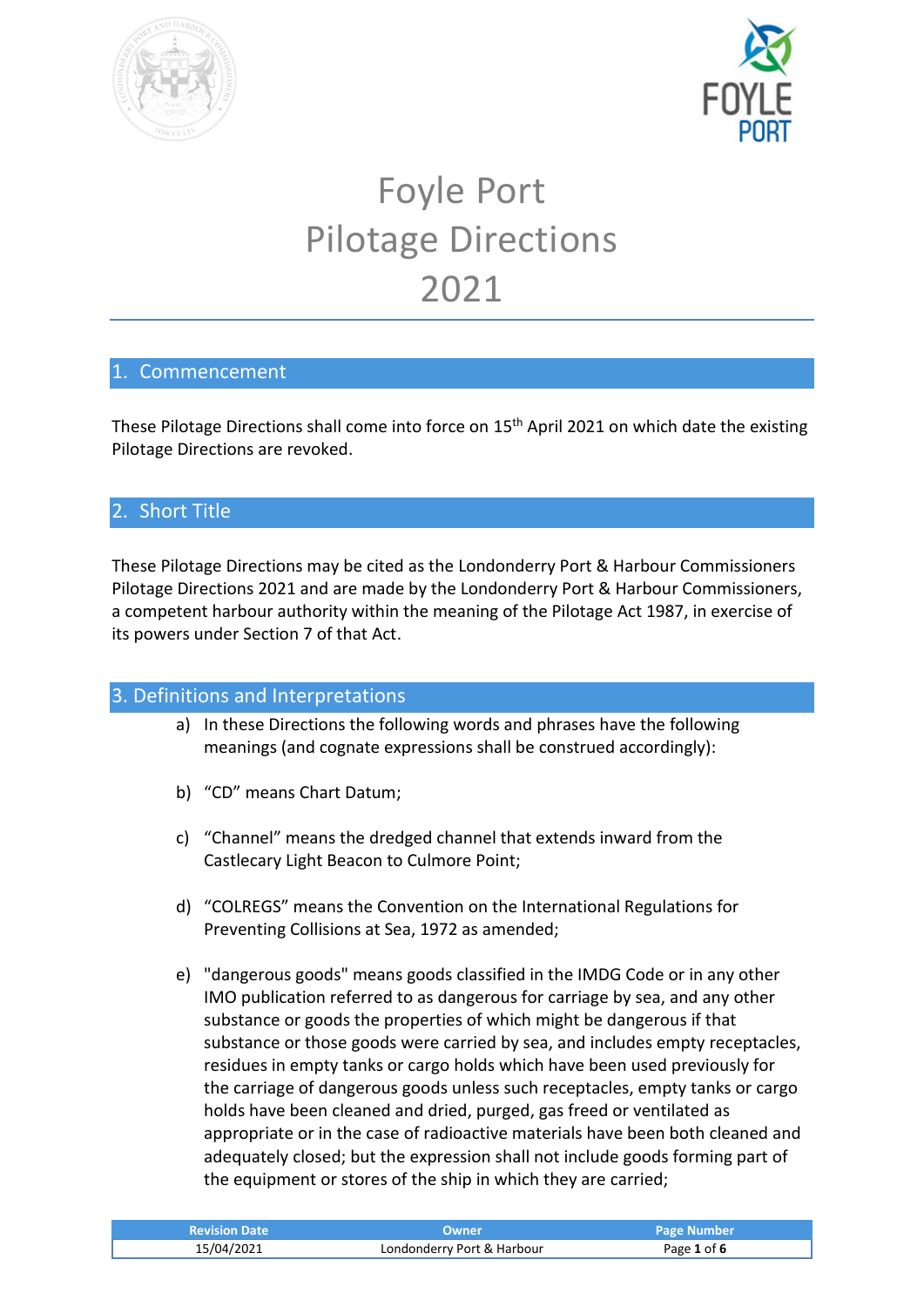



- f) "Pilot boat" means a ship employed in pilotage services and operated and approved by the Londonderry Port & Harbour Commissioners in accordance with section 6(1)(a) of the Pilotage Act 1987.
- g) "Harbour Master" means a person appointed by the Londonderry Port & Harbour Commissioners to be a Harbourmaster and includes the deputies and assistants of a person so appointed;
- h) "length overall" means the maximum length of a vessel from the two points on the hull most distant from each other including any overhanging structure, measured perpendicular to the waterline, where a ship's length is given it is the length overall;
- i) "marine pollutants in bulk" means products carried as cargo which are subject to Annexes 1 and 2 of The International Convention for the Prevention of Pollution from Ships 1973, as modified by the Protocol of 1978 relating thereto, better known as MARPOL 1973 - 78, as amended from time to time. In the context of these Directions "in Bulk" means marine pollutant carried as cargo in tanks which are a structural part of, or permanently attached to, the vessel. Residues of cargo remaining in cargo tanks following the complete discharge of the cargo are not included;
- j) "Master" includes every person (except a pilot) having command or charge of a ship for the time being and, in relation to a fishing vessel, means the skipper;
- k) "Pilot" means a person authorised under Section 3 of the Pilotage Act 1987 to act as a pilot for the relevant area within Pilotage Limits;
- l) "Pilotage Exemption Certificate" means a certificate issued by Londonderry Port and Harbour Commissioners as the competent harbour authority in accordance with section 8 of the Pilotage Act 1987;
- m) "Pilotage Limits" means the limits of pilotage prescribed in the Londonderry Port and Harbour (Variation of Pilotage Limits) Order (Northern Ireland) 2002 namely:

that area within Lough Foyle which extends from Craigavon Bridge at Londonderry to a line drawn from the Tower on Magilligan Point to Greencastle Fort (The Inner Area), and so much of the sea that lies within the following positions:

(a) Magilligan Point (Latitude  $55^{\circ}$  11'.60 North, Longitude 060 $^{\circ}$ 57'.90 West) to position

(b) Latitude  $55^{\circ}$  13'.60 North, Longitude 060 $^{\circ}$  51'.00 West then North to position

(c) Latitude 55 $^{\circ}$  15'.50 North, Longitude 060 $^{\circ}$  51'.00 West. then West to position

| <b>Revision Date</b> | Owner.                     | <b>Page Number</b> |
|----------------------|----------------------------|--------------------|
| 15/04/2021           | Londonderry Port & Harbour | Page 2 of 6        |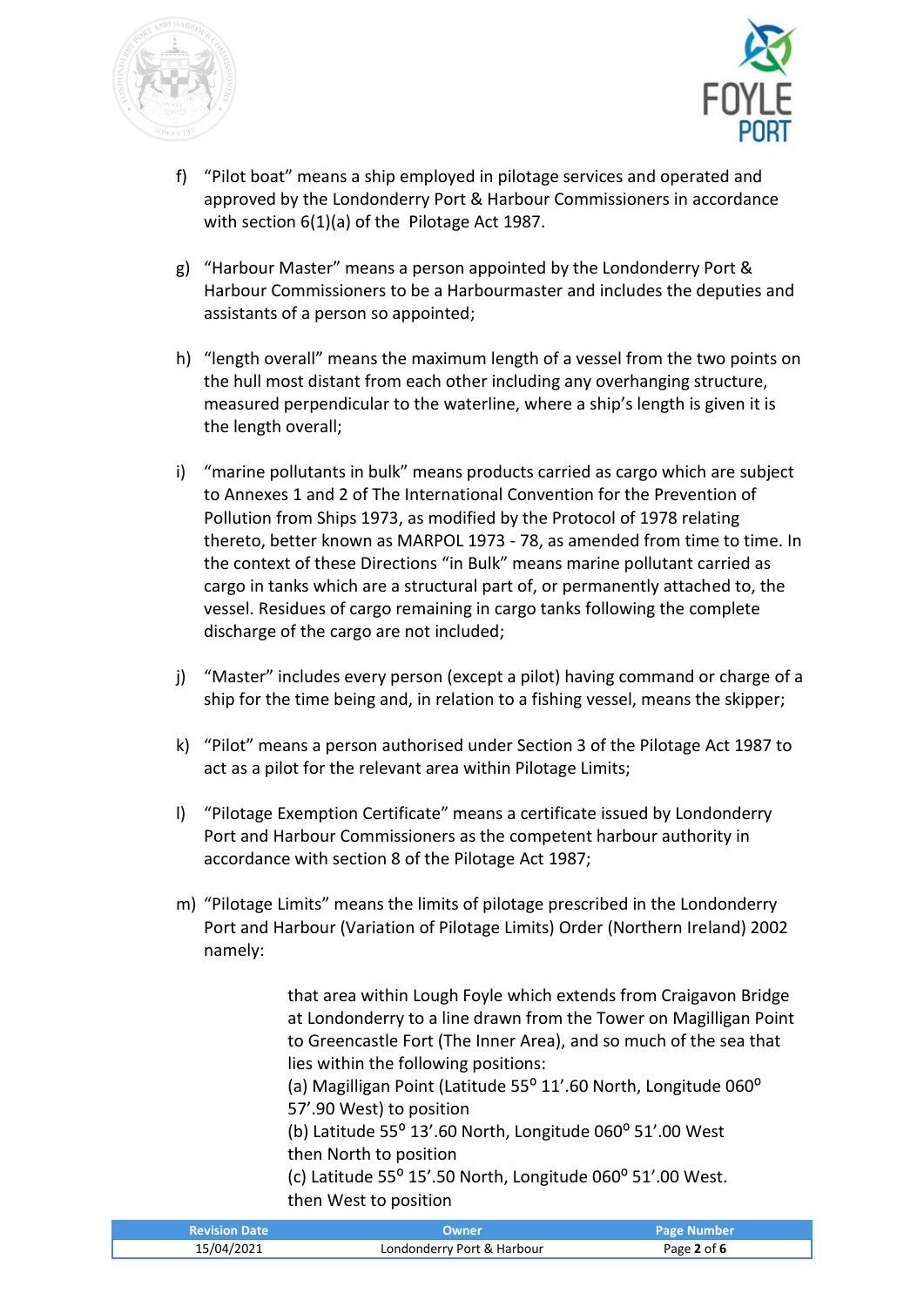



(d) Latitude 55 $^{\circ}$  15'.50 North, Longitude 060 $^{\circ}$  55'.30 West then South to position (e) Latitude 55° 14'.20 North, Longitude 060° 55'.30 West (The Outer Area);

- n) "ship" means every description of vessel used in navigation and includes every description of watercraft used, or capable of being used, as a means of transportation on the water and fishing boats;
- o) "STCW" means The International Convention on Standards of Training, Certification and Watchkeeping for Seafarers 1978, as amended;
- p) "underway" means not at anchor, or made fast to the shore, or aground;
- q) "vessel" means any craft howsoever propelled used or capable of being used as a means of transportation on the water;
- r) In these Directions, unless the context otherwise requires:
- s) words importing the singular shall be construed as importing the plural and vice versa;
- t) the Direction headings do not form part of or affect the construction or interpretation of the Directions.

## 4. Application

(1) These Pilotage Directions shall not apply to ships of less than 20 metres in length or to fishing boats of which the registered length is less than 47.5 metres unless the ship or fishing boat is suffering a defect or deficiency that affects its normal ability to navigate and/or manoeuvre or its ability to comply with all the requirements of the COLREGS and/or STCW.

## 5. Compulsory Pilotage

- (1) Subject to Pilotage Direction 6, pilotage shall be compulsory and a Pilot must be carried on the following ships navigating in all circumstances anywhere within the Pilotage Limits:
	- a) All ships with a length of greater than 50 metres;
	- b) All passenger ships with a length of greater than 35 metres;
	- c) All ships carrying marine pollutants in bulk;

| <b>Revision Date</b> | Owner                      | <b>Page Number</b> |
|----------------------|----------------------------|--------------------|
| 15/04/2021           | Londonderry Port & Harbour | Page 3 of 6        |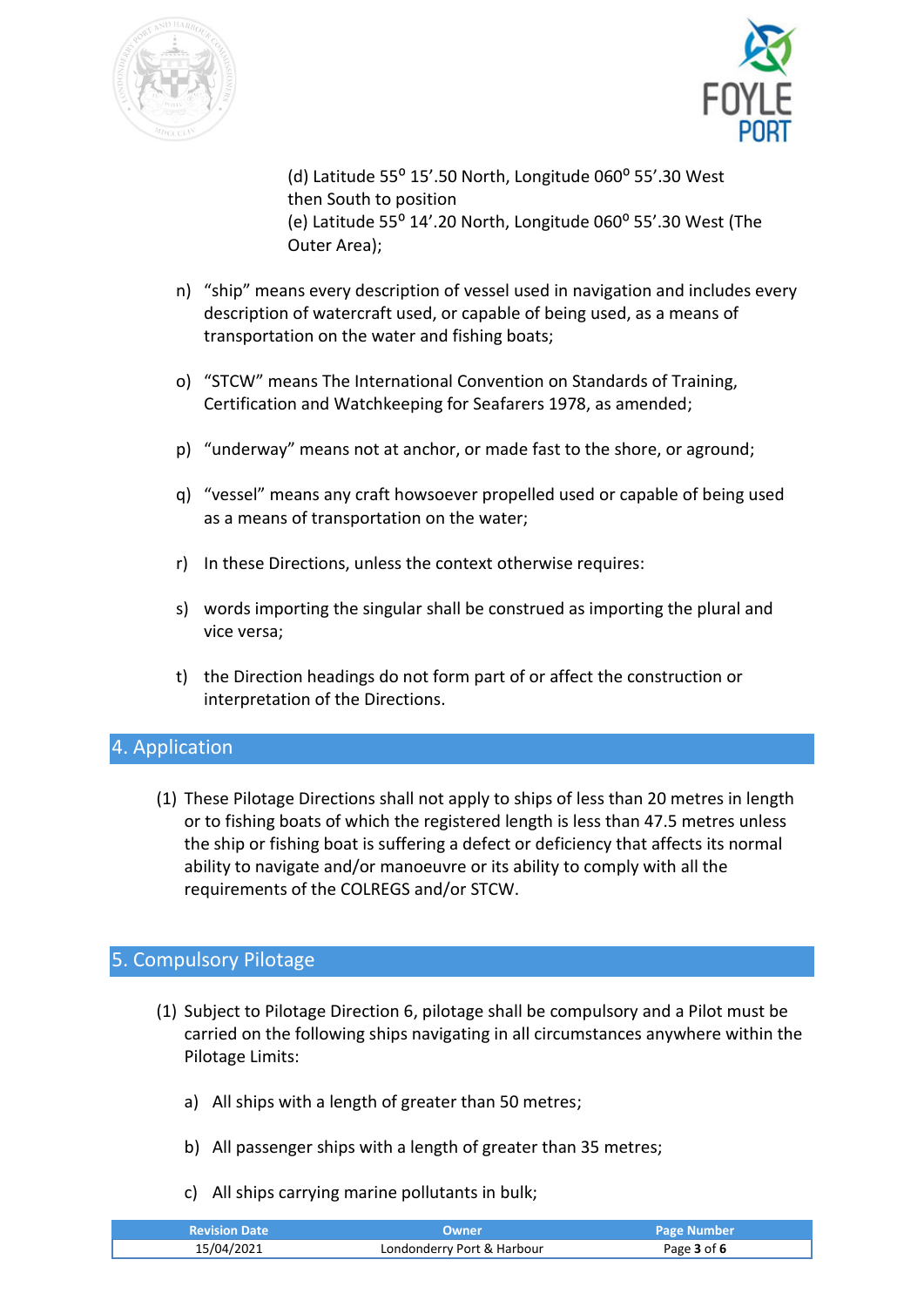



- d) All ships carrying dangerous goods;
- e) All ships in ballast which are not gas free;
- f) All ships engaged in towing or pushing where the composite length of the tug and tow or tug and vessel being pushed is greater than 50 metres;
- g) Any ship greater than 20 metres in length which is suffering a defect or deficiency that affects its normal ability to navigate and/or manoeuvre or its ability to comply with all the requirements of the COLREGS and/or STCW. $<sup>1</sup>$ </sup>
- h) Any ship manoeuvring with the assistance of tugs.

#### 6. Pilot embarking/disembarking

(1) Where pilotage is required by these Pilotage Directions, authorised pilots will embark/disembark ships using a pilot boat at the following locations.

- (a) For ships over 120 meters in length in the vicinity of the Foyle Buoy;
- (b) For ships less than 120 meters in length in the vicinity of Greencastle.

(c) In adverse weather conditions and under agreed circumstances a pilot may embark or disembark a ship in other areas if expressly directed to do so by an authorised pilot or harbour master.

## 7. Exemptions to Compulsory Pilotage

- (1) The following ships are exempted from the provisions of Pilotage Direction 5:
	- a) British and Foreign Warships;
	- b) Lifeboats of the RNLI and other ships used by the emergency services when on active service;
	- c) Any ship which is moving from berth to berth within the Pilotage Limits provided a mooring line is kept ashore throughout the entirety of the move and which is not suffering a defect or deficiency that affects its normal ability to navigate and/or manoeuvre or its ability to comply with all the

<sup>&</sup>lt;sup>1</sup> Any ship less than 20m in length which is suffering a defect or deficiency that affects its normal ability to navigate and/or manoeuvre or its ability to comply with all the requirements of the COLREGS and/or STCW must declare the defect or deficiency to harbour radio whereupon the ship may be directed to take a pilot dependant on the risks and the circumstances prevailing at the time.

| <b>Revision Date</b> | <b>Owner</b>               | <b>Page Number</b> |
|----------------------|----------------------------|--------------------|
| 15/04/2021           | Londonderry Port & Harbour | Page 4 of 6        |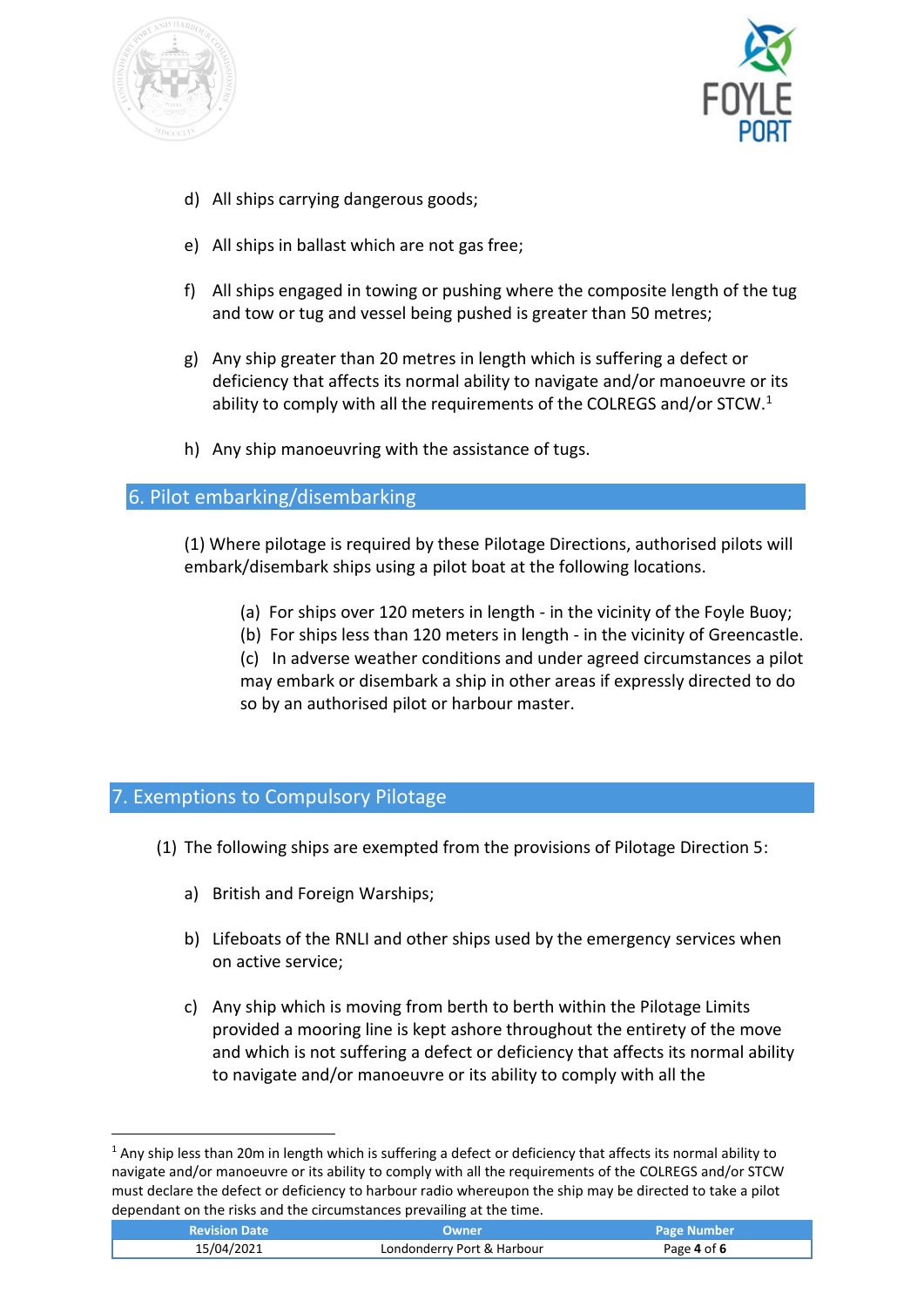



requirements of the COLREGS and/or STCW provided the visibility is at least 0.5 miles;

- d) General Lighthouse Authority tenders;
- e) Vessels less than 70 meters in length engaged in dredging operations.
- f) Any ship under the command and control of a Master or Deck Officer holding a Pilotage Exemption Certificate.

## 8. Authorisation of Pilots and Pilot Exemption Certificates

- (1) Suitably qualified persons will be authorised as Pilots pursuant with the requirements of Section 3 of the Pilotage Act 1987 in accordance with the Pilotage Manual and the Pilots Training Program issued from time to time by Londonderry Port and Harbour Authority;
- (2) Pilotage Exemption Certificates may be issued to Masters and Deck Officers of ships of greater than 50 metres in length and passenger ships greater than 35 metres in length in accordance with the Pilotage Manual issued from time to time by Londonderry Port and Harbour Authority;
- (3) Any ship whilst underway anywhere within the Pilotage Limits under the control and command of a person holding Pilotage Exemption Certificate must have the person holding the Pilotage Exemption Certificate on the bridge.

## 9. Responsibilities of Masters

- (1) Nothing in these Pilotage Directions relieves the Master of his overriding obligation to ensure the safe conduct of his ship. Whilst the Pilot may have the conduct of the ship the Master remains in command at all times and the Pilot must be integrated into the Bridge Team.
- (2) Masters of ships using the services of a Pilot within the Pilotage Limits must remain on the bridge during the act of pilotage and ensure that a member of the crew who is capable of understanding and executing the Pilot's orders and advice is on the bridge to do so.

| <b>Revision Date</b> | Owner                      | <b>Page Number</b> |
|----------------------|----------------------------|--------------------|
| 15/04/2021           | Londonderry Port & Harbour | Page 5 of 6        |